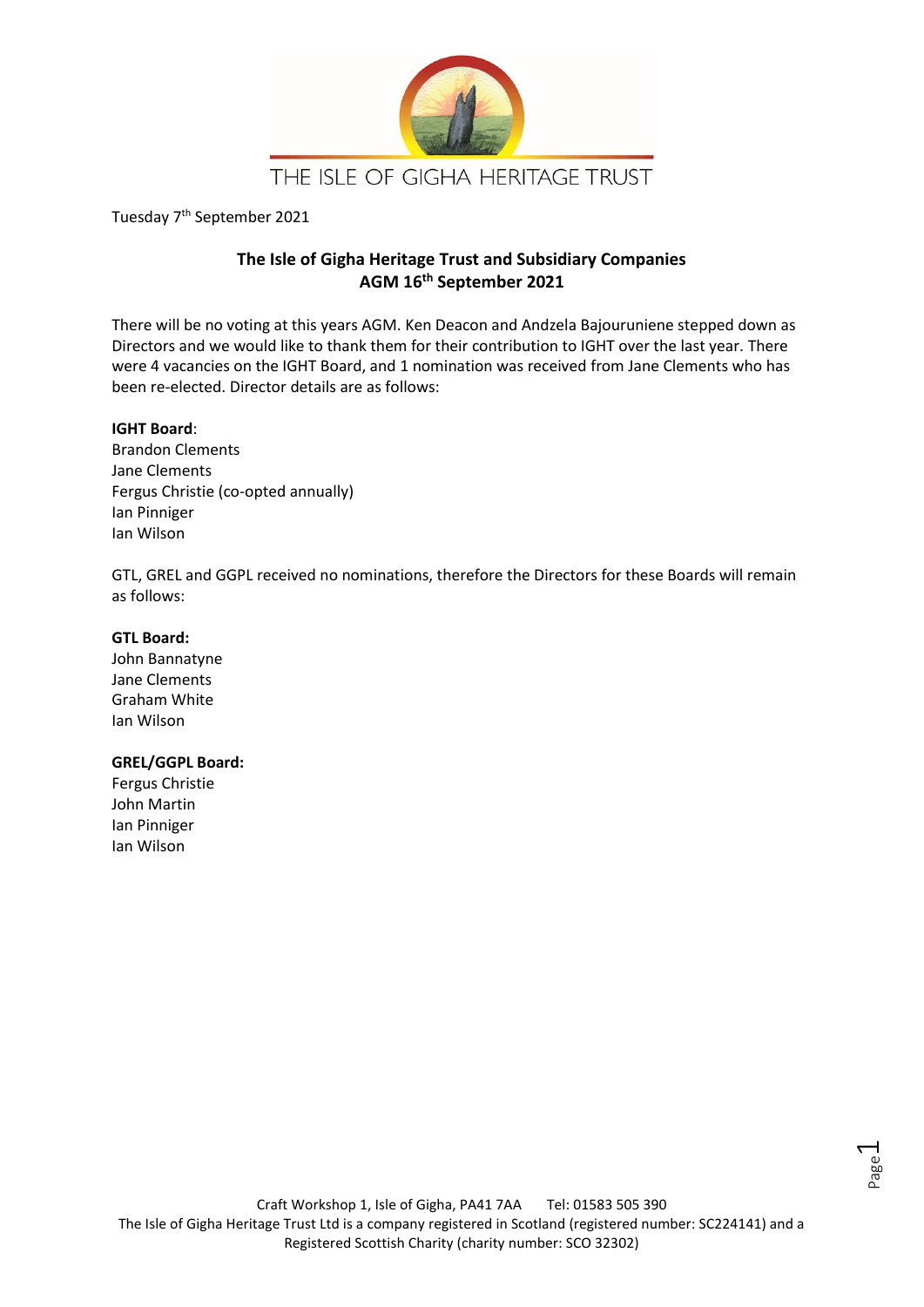

Tuesday 7th September 2021

# **The Isle of Gigha Heritage Trust and Subsidiary Companies Accounts Headlines - AGM 16th September 2021**

The Report and Accounts for IGHT and subsidiary companies for 2020/21 will be presented at the AGM on Thursday 16th September 2021. The AGM can be found on the Gigha website from 7pm that evening. The Accounts are available for inspection at the Trust Office or on the Gigha website.

## **Accounts Headlines:**

## **IGHT**

IGHT total income was £595,815 for 20/21. This total includes £105,407 from voted up donations from the subsidiary companies. IGHT's total expenditure was £593,779, resulting in a net income of £2,036 for 20/21.

## **Debt Reduction**

During the 20/21 period, the Board continued focussing on reducing the debt held by the Trust which has been significantly impacting on the Trust's ability to maintain and invest in its assets and community over the last few years.

At year end IGHT debt had reduced from £752,525 at 19/20 year end to £686,430 at 20/21 year end. By year end IGHT had reduced total capital by £66,096 in 2020-21 and interest costs from £34,159 pa in 19/20 to £16,428 in 20/21. This is forecast to reduce to approximately £9,515 in interest next financial year. This is therefore releasing over £6,913 in additional income for the Trust to invest in its assets and community year on year.

# **Covid-19**

During the financial year, IGHT received grants relating to the Covid-19 pandemic which amounted to £124,268. This included payments through the furlough job-retention scheme, Business Support Grants, and the Third Sector Resilience Fund.

## **Estates and Housing**

£286,200 was spent on estate and housing management and maintenance in 20/21. The Trust is in a much better financial and cash position which means properties are now being maintained and refurbished where necessary. During the year, the Board also worked to ensure better financial controls were put in place with regular cash flow reports and management accounts now available to the Board, and a budget for key estate items that are agreed with Directors and staff.

Achamore Gardens raised £8,831 in 20/21, however the Gardens also received grants from the Argyll and Bute Small Business Covid Grant and an annual contribution from the National Trust for Scotland. These funds have supported the additional staff positions, including a gardener and apprentice. A total off £62,571 was spent on Achamore Gardens during 20/21. Funds received for Achamore Gardens continue to appear as restricted funds and will be used to support the on-going restoration and development of the Gardens.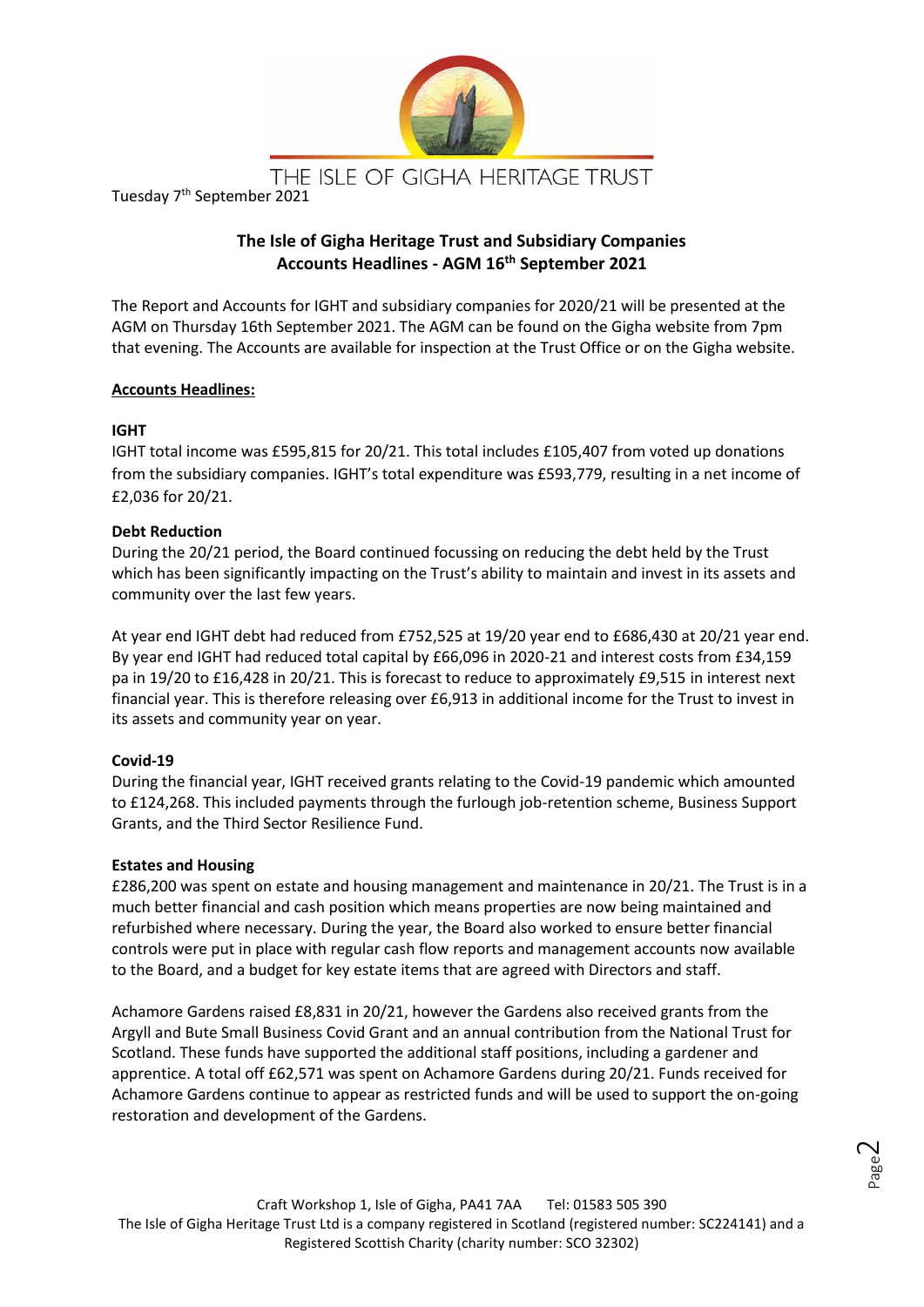

## **GTL**

GTL still owe IGHT £47,513 for the Marine loan.

GTL was charged a management fee of £13,604 during the year and a donation of £15,464 was paid.

GTL has a trading profit of £45,325 which is expected to be voted up to IGHT before 31.12.2021 meaning that the corporation tax to be paid is £NIL.

### **GREL**

GREL was charged a management fee of £10,000 during the year and a donation of £75,779 was paid.

GREL will vote up £77,294 to IGHT in relation to 2020-21 profits to be paid over before 31.12.2021, meaning that the corporation tax to be paid will be £NIL.

### **GGPL**

GGPL accounts show a taxable trading loss (£10,080) after claiming capital allowances resulting in a carried forward loss of £17,297 to use against profits generated in future years, therefore no corporation tax is due for 2020-21.

GGPL was charged a management fee of £10,000 during the year.

GGPL still owe IGHT £135,649 for the investment in setting up and commissioning of the Enercon turbine.

This information is directed at the financial position of the Trust. This is, of course, not the only focus of the Board's attention but it does underpin the future and sustainability of the community.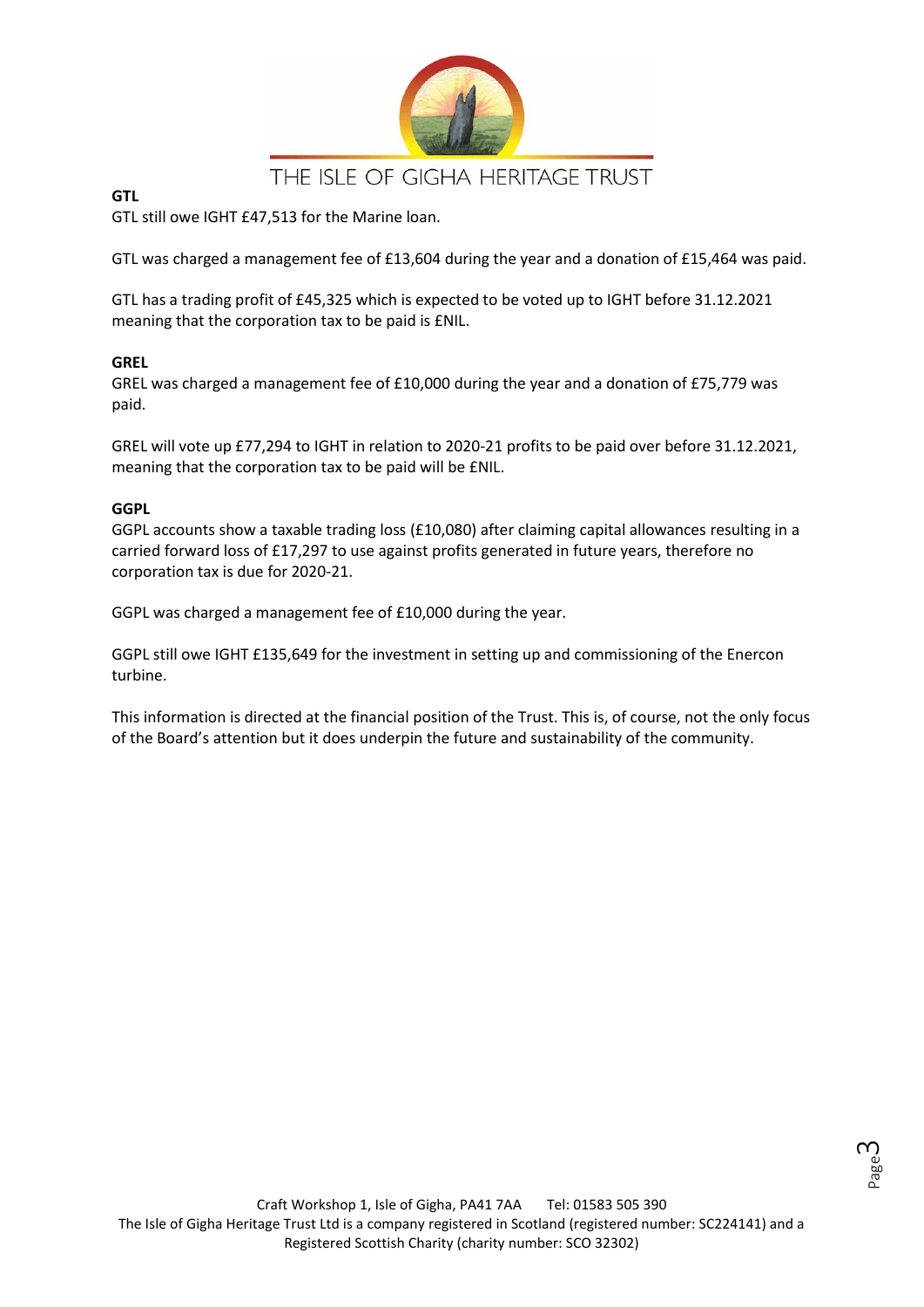

Tuesday 7<sup>th</sup> September 2021

# **The Isle of Gigha Heritage Trust and Subsidiary Companies Board Report - AGM 16th September 2021**

Please find enclosed a copy of the Board Report which will be presented as part of the Chairs report to members at the AGM on Thursday 16<sup>th</sup> September 2021. The Report refers to the 2021 Board Action Plan and gives an update on current activity.

| 1. | Work towards<br>reducing the debt<br>burden on IGHT to<br>£500,000.                                                                             | Total debt reduced to £686,430 through capital receipts and<br>donations from GREL/ GGPL at 20/21 year end. Gallochoille<br>House was sold on 30 <sup>th</sup> April 2021, with the monies raised going<br>towards debt reduction. The current total debt level for IGHT as<br>of August 2021 is c£525,000.<br>1 other property has been earmarked for sale and residential<br>housing plots are being marketed to enable the Trust to improve<br>its financial position. |
|----|-------------------------------------------------------------------------------------------------------------------------------------------------|---------------------------------------------------------------------------------------------------------------------------------------------------------------------------------------------------------------------------------------------------------------------------------------------------------------------------------------------------------------------------------------------------------------------------------------------------------------------------|
| 2. | Identify a programme<br>of further housing and<br>agricultural<br>improvements.                                                                 | IGHT continues to invest in its built and land assets with planned<br>maintenance due to take place over the coming year. This<br>includes new fencing around agricultural land and required home<br>improvements. IGHT is applying through the Warmer Homes<br>programme to have Air Source Heat Pumps installed in some of<br>our eligible housing stock which will enable tenants to heat their<br>homes more affordably.                                              |
| 3. | <b>GTL Board to deliver</b><br>Ardminish camp and<br>motor home site and<br>facilities.                                                         | All funding is secured, and consents are in place. A contractor<br>was appointed in May 2021 and works started later in July. The<br>works are due to be complete and ready for opening for Spring<br>2022.                                                                                                                                                                                                                                                               |
| 4. | Take forward and<br>secure funding for<br>Ardminish Housing<br>project                                                                          | IGHT was awarded £10,000 from the Scottish Governments Rural<br>Housing Feasibility Fund. A feasibility study on housing needs was<br>therefore carried out by Community Housing Scotland in July<br>2019 which identified that more housing is needed on Gigha. A<br>Design Team was then appointed to take plans forward for 5 new<br>homes. A full application is being worked up to present to<br>Scottish Government before the 2021 year end.                       |
| 5. | Continue to support<br>the work of the Young<br>Board in developing<br>their aspirations for<br>Gigha, especially<br>around hub<br>development. | £2,000 has been awarded by the CalMac Community Fund to<br>help furnish and equip a portacabin which was donated by the<br>Scottish Salmon Company. The hub will offer gym facilities as well<br>as a social meeting space. It is expected the hub will be ready for<br>use later this year after some essential maintenance, cleaning<br>and repairs are completed.                                                                                                      |
| 6. | Begin a programme to<br>improve the path<br>network and                                                                                         | IGHT secured £228,100 from the National Lottery Heritage Fund<br>and £593,194.16 from the Low Carbon Travel and Transport<br>Challenge Fund to deliver the Gateway to Gigha project. The<br>funding will support the delivery of 9km of pathways, the                                                                                                                                                                                                                     |

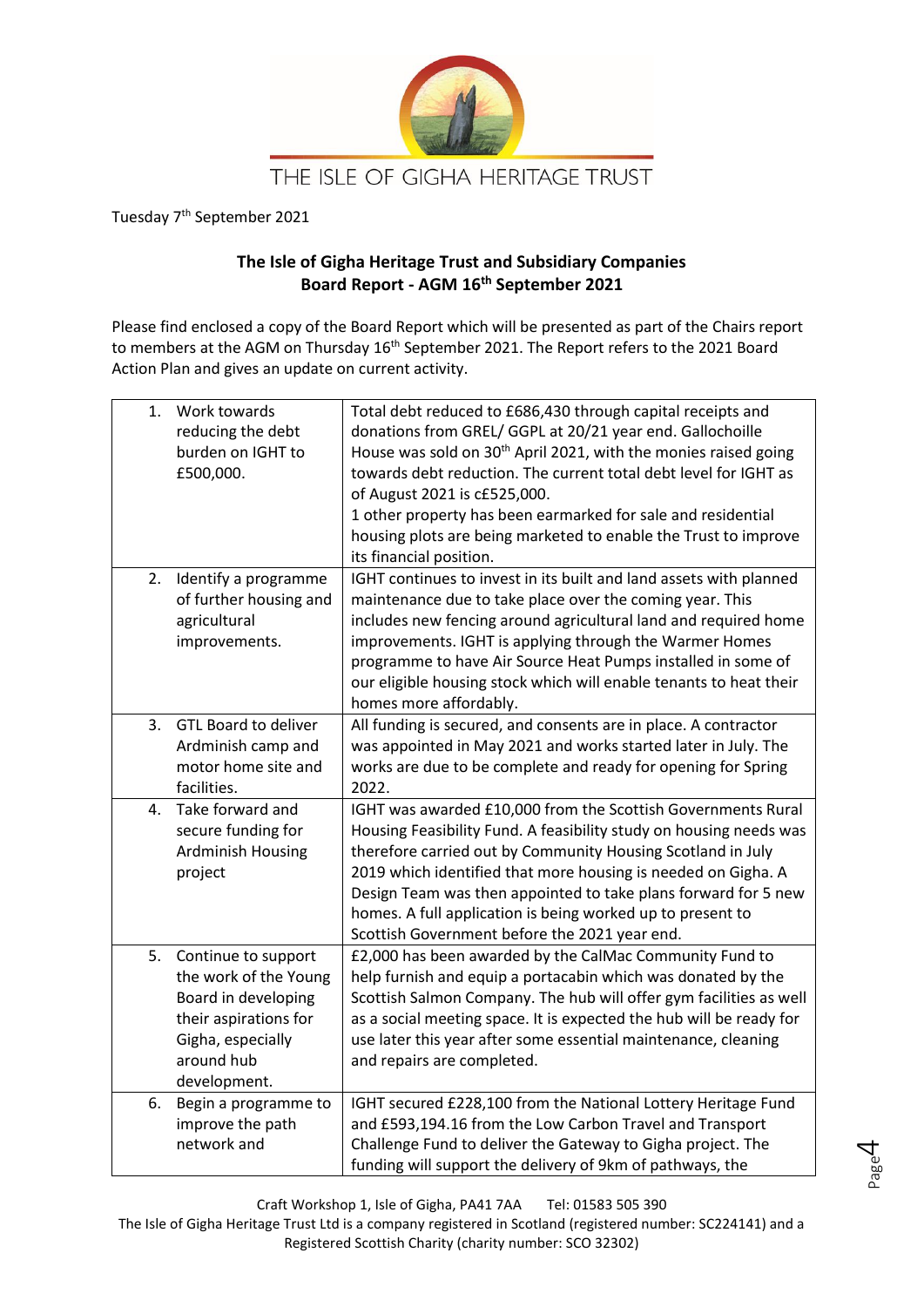

| E OF GIGHA HERITAGE TRUST<br>ISE                                                                                                               |                                                                                                                                                                                                                                                                                                                                                                                                                                                                                                                                                                                                                                                                                                                                                                                                                                                                                                                                                                     |  |  |
|------------------------------------------------------------------------------------------------------------------------------------------------|---------------------------------------------------------------------------------------------------------------------------------------------------------------------------------------------------------------------------------------------------------------------------------------------------------------------------------------------------------------------------------------------------------------------------------------------------------------------------------------------------------------------------------------------------------------------------------------------------------------------------------------------------------------------------------------------------------------------------------------------------------------------------------------------------------------------------------------------------------------------------------------------------------------------------------------------------------------------|--|--|
| interpretation on the<br>island.                                                                                                               | purchase of ebikes, an interpretation programme and the<br>employment of an Island Ranger. A Project Manager has been<br>appointed to take the project forward. Phase 1 routes are<br>currently being prepared, whilst the Phase 2 routes are being<br>designed and tendered for construction. Stories are being<br>gathered from the community and other sources to develop on-<br>site and online interpretation. The works are due to complete by<br>October 2022.                                                                                                                                                                                                                                                                                                                                                                                                                                                                                               |  |  |
| 7.<br>Engage volunteers in<br>environmental<br>projects and promote<br>low carbon initiatives<br>where possible.                               | Through the Gateway to Gigha project, a countryside Ranger has<br>been recruited. The Ranger service now offers activities and<br>events to help promote and protect our natural and cultural<br>heritage, as well as introducing ways to protect Gigha's<br>environment. We are aspiring to retain the Ranger Service past<br>the Gateway project end date and will seek additional funding to<br>support this role.<br>A Community Nature Reserve is also being taken forward by<br>community members on an area of land that has not been<br>cultivated or used for many years.<br>A Marketing Graduate has been recruited from the HIE ScotGrad<br>12 month programme. The role will ensure that new Visit Gigha<br>branding, website, and other platforms are encouraging visits to<br>use low carbon initiatives where possible, particularly in deciding<br>to walk or cycle during their trip to reduce carbon emissions and<br>congestion on island roads. |  |  |
| 8.<br>Deliver Achamore<br><b>Gardens Development</b><br>Plan and begin Phase<br>1 works.                                                       | A 10-year development plan has been created along with the<br>Head Gardeners restoration plans to focus on the future<br>sustainability of the Gardens. The plans consider staffing,<br>training, education, facilities, and ways to generate income as<br>well as identifying potential funding streams. Plant and woodland<br>surveys have been completed and a Garden Designer is due to<br>start initial works later in 2021. An apprentice gardener has also<br>been recruited with intentions to continue an apprentice<br>programme at Achamore. Achamore Gardens has also benefited<br>from the KickStart scheme where 2 young people have secured 6<br>month placements.                                                                                                                                                                                                                                                                                   |  |  |
| 9.<br>Support delivery of<br>the Creative<br><b>Communities "Our</b><br>Island" Project and<br>facilitate on-going<br>community<br>engagement. | The Our Island project enabled the community to share their<br>stories about Gigha through creative forms, ensuring that the<br>stories and the history of the island is captured. Local artists were<br>commissioned and have supported residents to learn new skills.<br>The project outputs included a new film, a Gaelic song for Gigha,<br>old photographs digitised, a story blanket, a digital animation<br>project with the school, and formation of a writers/storytelling<br>group.                                                                                                                                                                                                                                                                                                                                                                                                                                                                       |  |  |
| 10. GREL/ GGPL Boards to<br>continue exploring<br>succession planning<br>for the turbine<br>income.                                            | Investigation continues and consideration is being given to<br>replacing GREL turbines once the ROCs expire. The Boards are<br>reviewing other sources of renewable energy to ensure the<br>future sustainability of the island.                                                                                                                                                                                                                                                                                                                                                                                                                                                                                                                                                                                                                                                                                                                                    |  |  |